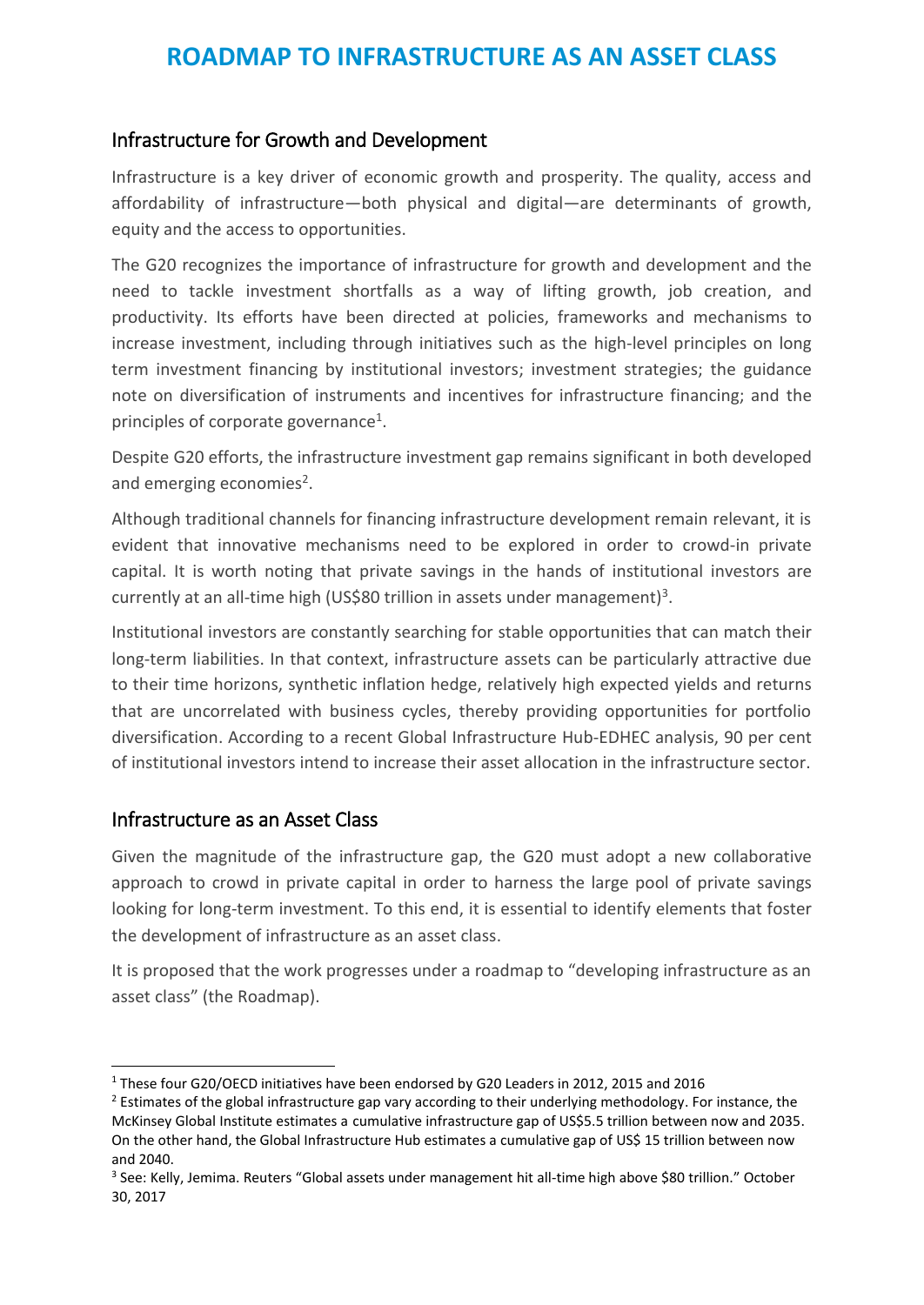This Roadmap will address common barriers to the emergence of infrastructure as an asset class, including the heterogeneous nature of infrastructure assets, the lack of a critical mass of bankable projects and insufficient data to track asset performance.

The Roadmap builds on the work of past G20 presidencies and draws together, in a holistic forward looking way, the critical steps needed to develop infrastructure as an asset class and promote bankable projects. Some of these issues may already be under consideration in other fora (such as work being undertaken by Multilateral Development Banks (MDBs) in standardizing approaches to project identification, preparation and contract design, or the Financial Stability Board's work on the impacts of the regulatory reforms on financing of the real economy), or through on-going work by the G20 and other international bodies.

The Roadmap is organized into three overarching pillars with the principal objectives of: i) improving project development; ii) improving the investment environment for infrastructure; and iii) promoting greater standardisation. Upholding the three pillars are seven separate work-streams, which are identified in the diagram below (see [Figure 1\)](#page-1-0). A description of each work stream is also available in the section describing the elements of the Roadmap. Some potential areas of future work to be analysed by members are included in the G20/OECD/WB stocktake of tools and instruments related to infrastructure as an asset class.<sup>4</sup>



#### <span id="page-1-0"></span>**Figure 1. Pillars and work streams of the Roadmap to infrastructure as an asset class**

-

<sup>4</sup> See: G20/OECD/WB "Stocktake of Tools and Instruments Related to Infrastructure as an Asset Class progress report , March 2018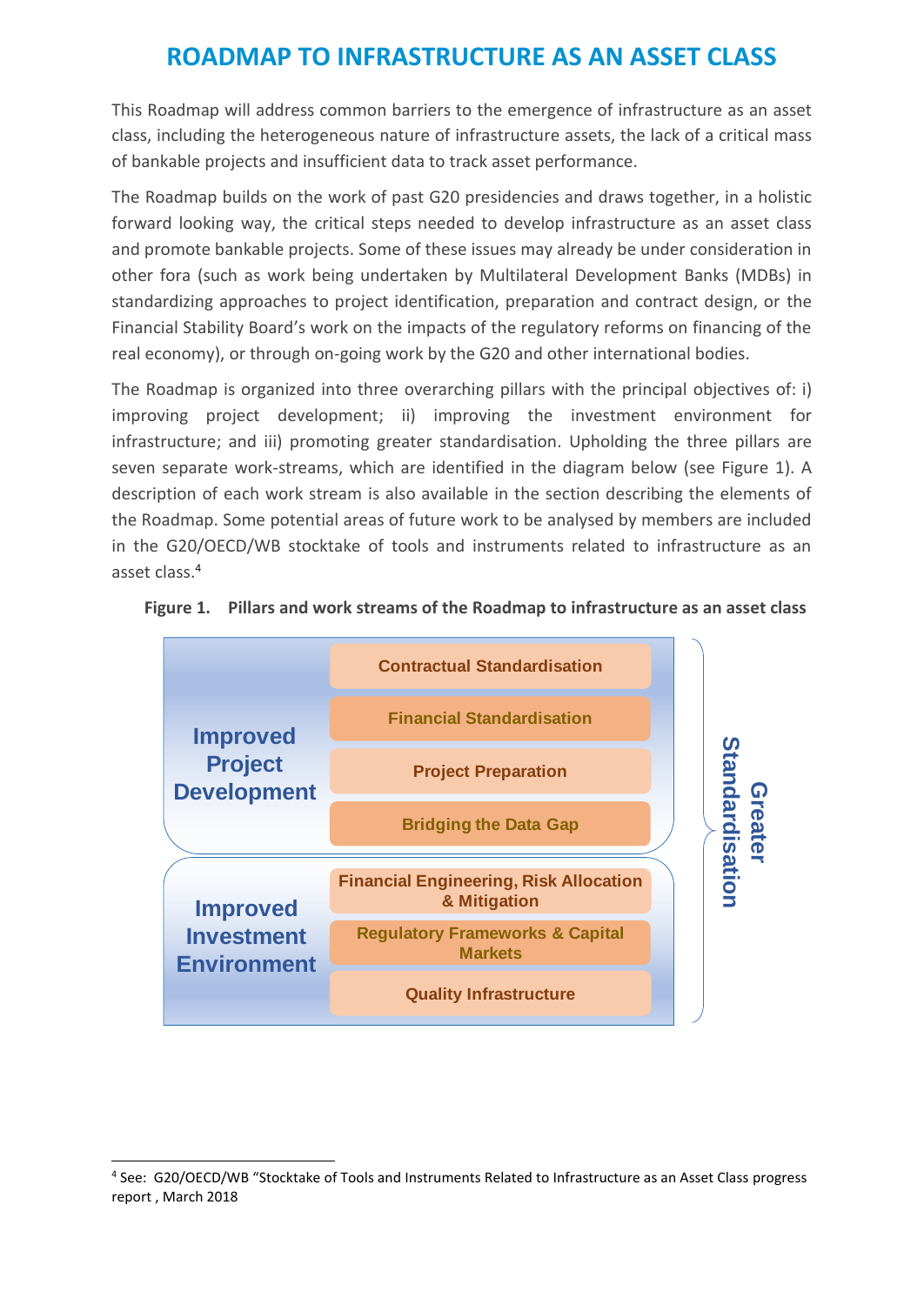## Work-streams of the Roadmap

### **Contractual standardisation**

Greater standardisation of contracts and documentation in the bidding and procurement stages of an infrastructure project life cycle is critical to reducing their cost and complexity, as well as facilitating their comparability. In particular, addressing contract 'overspecification' helps provide transparency, consistency and predictability to the entire procurement process, allowing decisions to be made objectively and expeditiously. It also helps avoid costly implementation and preparation periods, which often lead to long renegotiation processes. More standardised templates and checklists for structuring infrastructure projects, such as construction, supply, fit and commission, and operation and maintenance, must be developed to encourage greater private sector participation.

Standardisation efforts do not intend to give up the contractual flexibility that is needed to appropriately take into account the heterogeneity of infrastructure projects.

#### **Financial standardisation**

The absence of standard financial funding contracts with comparable covenants and legal enforcement principles can lead to significant and unnecessary complexities. Greater financial standardisation would reduce costs and facilitate allocations by institutional investors into infrastructure investment. More homogeneously structured financial contracts, based on good practices, would also allow for improved disclosure and reporting, while simplifying the rating process for the credit rating agencies. Finally, a set of common financial clauses can help create a critical mass of similarly structured projects and foster the development of deep and liquid secondary markets.

#### **Project preparation**

As a result of poor project preparation, prioritization and implementation, investment is not always translated into productive infrastructure. Improving these phases of the infrastructure project life cycle has the potential to lead to an enhanced pipeline of "bankable projects". Common approaches, standards and tools used across project preparation facilities (including those developed by MDBs) will help to crowd-in private capital in infrastructure.

### **Bridging the data gap**

The availability of clear and timely data ensures that investors can assess the key features of infrastructure projects, in particular their expected risk-return profile. However, governments and markets lack comprehensive, asset-level, detailed and systematised data to make adequate and informed assessments.

In order to address this deficiency, further work should be devoted toward developing data on long-term performance of infrastructure at the asset and project level, together with the design of a standardised template for data collection.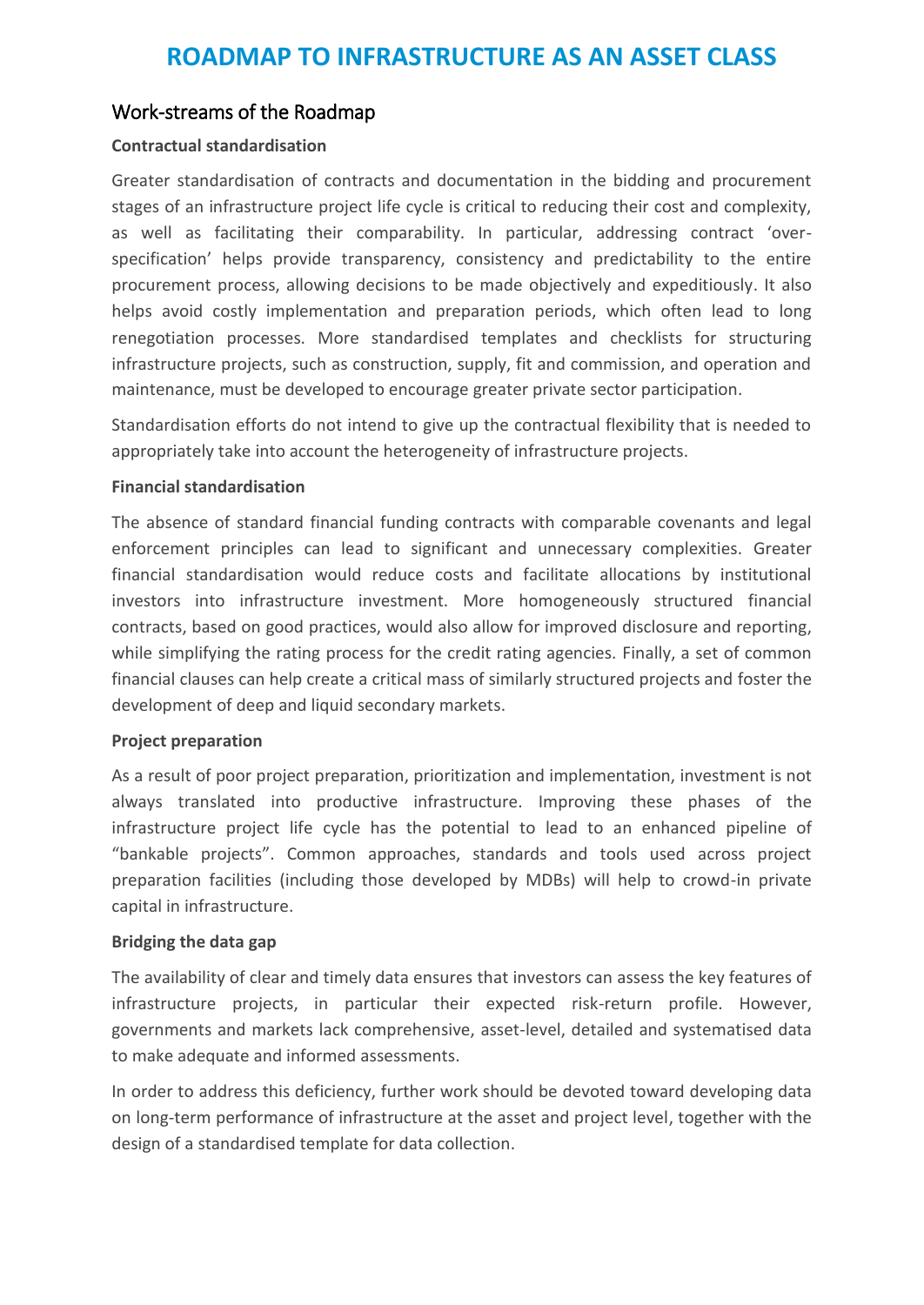As some institutions have already made progress on this work stream, emphasis must be made on avoiding duplication and creating synergies with their work.

#### **Financial engineering, risk allocation and mitigation**

Infrastructure development is characterised by various risks which can materialize at different stages of a project's life cycle. These risks include construction, completion, currency, revenue stability, environmental, and demand fluctuation. Other risks arise as a result of a project's jurisdiction, including risks stemming from the macroeconomic, political and regulatory environment. The viability of infrastructure as an asset class requires that these risks are addressed, mitigated and allocated to relevant stakeholders. Addressing foreign exchange risks of infrastructure projects is of particular importance as infrastructure revenues generally are denominated in local currency, creating mismatches when foreign equity and debt are used in project financing.

A decision to invest in a specific project depends upon an assessment of the project's risks and the availability of instruments to mitigate or manage those risks, including currency risk insurance, guarantee and hedge instruments. However, as the risk profile of projects change over their lifecycle (i.e., brownfield assets may be considerably de-risked compared to greenfield projects), financial vehicles should be developed taking into account this characteristic. An adequate diversification of financial instruments provides a variety of tools which, alone or combined, have the potential to de-risk infrastructure assets. Instruments should be designed to be replicable, scalable and well understood by the market, rather than bespoke products.

Credit enhancement instruments are an example of tools that can better allocate the risks of a project and thereby have a catalysing effect on investment. Mechanisms such as blended finance can also provide a base to effectively crowd-in private funding and enhance risk mitigation.

### **Regulatory frameworks and capital markets**

Appropriate and effective legal, regulatory, tax, governance and accounting frameworks play a role in attracting investment in infrastructure. It is important that these frameworks ensure well-functioning markets for infrastructure financing, protect investors and ensure the efficiency, transparency, stability, promote integrity and anti-corruption, while minimizing unnecessary regulatory burden.

In addition, steps to ensure that domestic capital markets are deep and liquid will also support the development of infrastructure as an asset class. This is especially the case in emerging markets, where currency mismatch is best minimized through medium to longterm local currency denominated financing.

#### **Quality infrastructure**

Quality infrastructure investment aims to ensure economic efficiency in view of life-cycle costs, safety, resilience against natural disaster, job creation, capacity building, and transfer of expertise and know-how on mutually agreed terms and conditions, while addressing